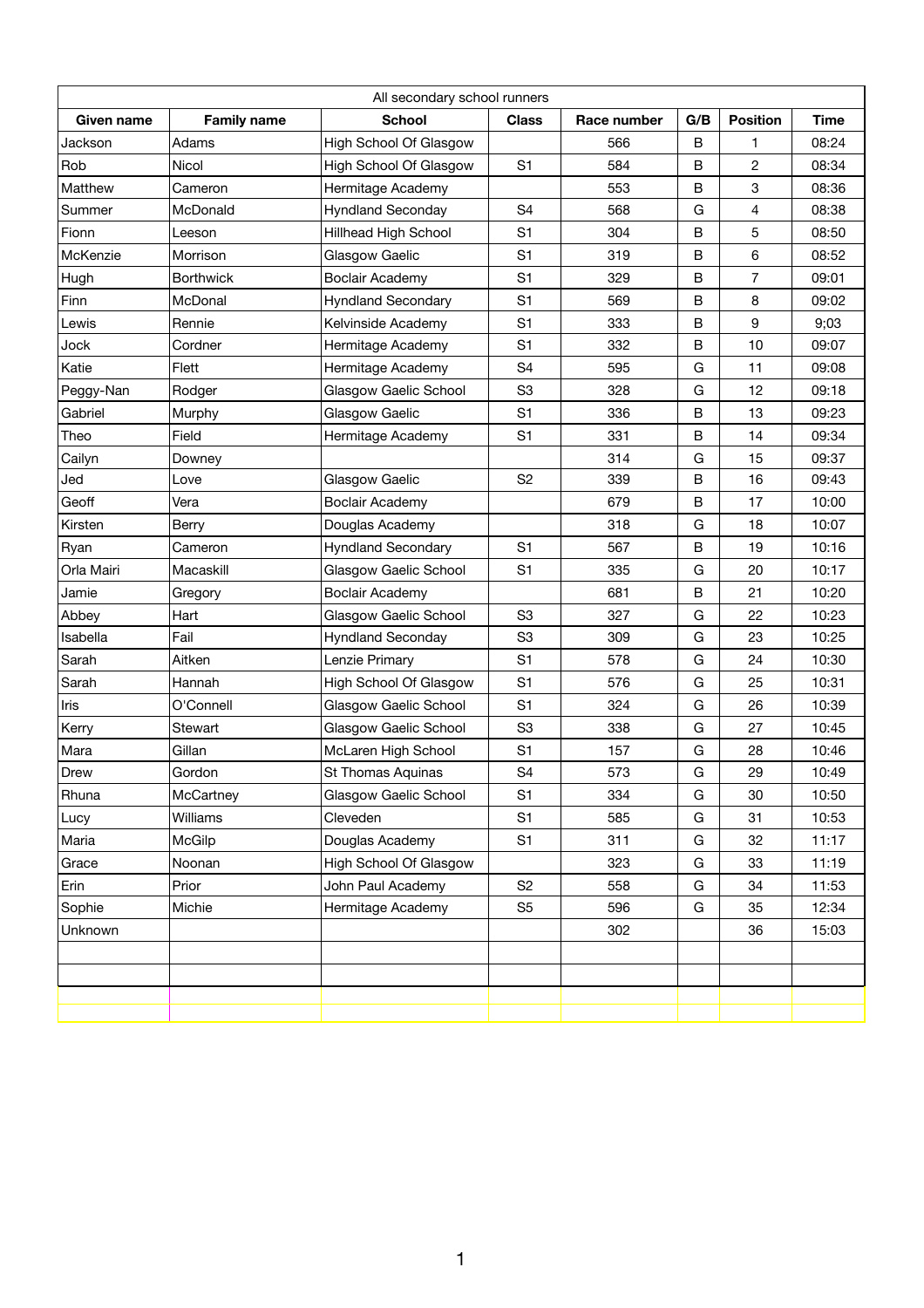| Secondary girls only |                    |                               |                |             |     |                 |             |  |
|----------------------|--------------------|-------------------------------|----------------|-------------|-----|-----------------|-------------|--|
| Given name           | <b>Family name</b> | <b>School</b>                 | <b>Class</b>   | Race number | G/B | <b>Position</b> | <b>Time</b> |  |
| Summer               | <b>McDonald</b>    | <b>Hyndland Seconday</b>      | S <sub>4</sub> | 568         | G   | $\mathbf{1}$    | 08:38       |  |
| Katie                | Flett              | Hermitage Academy             | S <sub>4</sub> | 595         | G   | $\overline{2}$  | 09:08       |  |
| Peggy-Nan            | Rodger             | <b>Glasgow Gaelic School</b>  | S <sub>3</sub> | 328         | G   | 3               | 09:18       |  |
| Cailyn               | Downey             |                               |                | 314         | G   | 4               | 09:37       |  |
| Kirsten              | <b>Berry</b>       | Douglas Academy               |                | 318         | G   | 5               | 10:07       |  |
| Orla Mairi           | Macaskill          | <b>Glasgow Gaelic School</b>  | S <sub>1</sub> | 335         | G   | 6               | 10:17       |  |
| Abbey                | Hart               | <b>Glasgow Gaelic School</b>  | S <sub>3</sub> | 327         | G   | $\overline{7}$  | 10:23       |  |
| Isabella             | Fail               | <b>Hyndland Seconday</b>      | S <sub>3</sub> | 309         | G   | 8               | 10:25       |  |
| Sarah                | Aitken             | Lenzie Primary                | S <sub>1</sub> | 578         | G   | 9               | 10:30       |  |
| Sarah                | Hannah             | <b>High School Of Glasgow</b> | S <sub>1</sub> | 576         | G   | 10              | 10:31       |  |
| <b>Iris</b>          | O'Connell          | <b>Glasgow Gaelic School</b>  | S <sub>1</sub> | 324         | G   | 11              | 10:39       |  |
| Kerry                | <b>Stewart</b>     | <b>Glasgow Gaelic School</b>  | S <sub>3</sub> | 338         | G   | 12              | 10:45       |  |
| Mara                 | Gillan             | McLaren High School           | S <sub>1</sub> | 157         | G   | 13              | 10:46       |  |
| <b>Drew</b>          | Gordon             | <b>St Thomas Aquinas</b>      | S <sub>4</sub> | 573         | G   | 14              | 10:49       |  |
| Rhuna                | <b>McCartney</b>   | <b>Glasgow Gaelic School</b>  | S <sub>1</sub> | 334         | G   | 15              | 10:50       |  |
| Lucy                 | <b>Williams</b>    | Cleveden                      | S <sub>1</sub> | 585         | G   | 16              | 10:53       |  |
| Maria                | <b>McGilp</b>      | Douglas Academy               | S <sub>1</sub> | 311         | G   | 17              | 11:17       |  |
| Grace                | Noonan             | <b>High School Of Glasgow</b> |                | 323         | G   | 18              | 11:19       |  |
| Erin                 | Prior              | <b>John Paul Academy</b>      | S <sub>2</sub> | 558         | G   | 19              | 11:53       |  |
| Sophie               | Michie             | Hermitage Academy             | S <sub>5</sub> | 596         | G   | 20              | 12:34       |  |
|                      |                    |                               |                |             |     |                 |             |  |
|                      |                    |                               |                |             |     |                 |             |  |
|                      |                    |                               |                |             |     |                 |             |  |
|                      |                    |                               |                |             |     |                 |             |  |

1